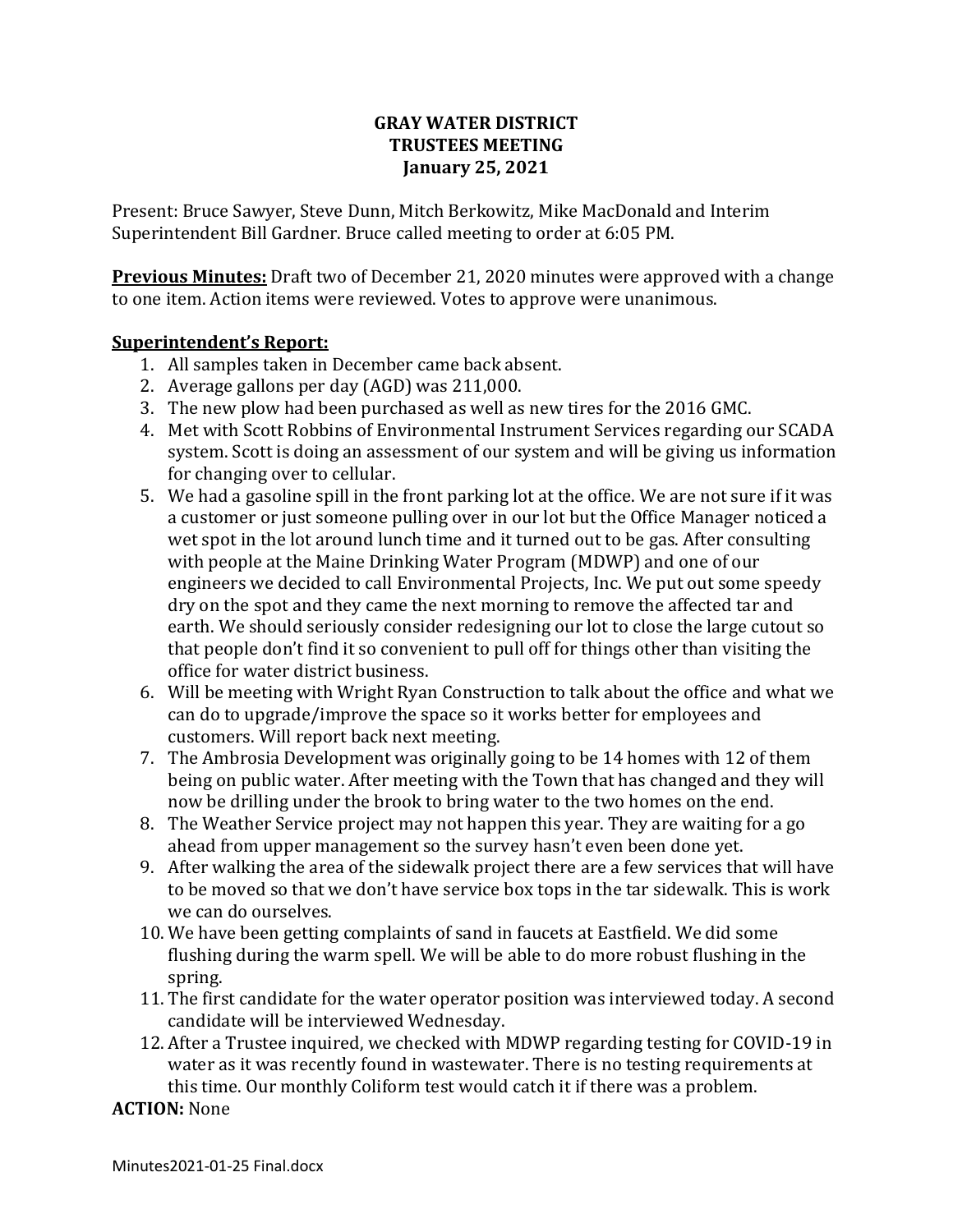#### **Trustee Reports:**

Trustee MacDonald reported that we will need to cut a slice out of that 1914 main, discussed last month under NOAA Request for Service, so that it can be evaluated to see if cleaning and lining is an option.

Trustee MacDonald also reported the discussion the Town Council had regarding improvements on Yarmouth Rd. We should prepare for getting rid of the short portion of 6" main and replacing it with 12" during their construction project. Trustees discussed details about type of pipe and cost of project.

**ACTION:** Mike to speak to Doug Reynolds of Gorrill-Palmer regarding type of pipe

Trustee MacDonald reported that he spoke to Eric Gagnon, new Superintendent at Yarmouth Water District. Their long time Superintendent also recently retired. Eric expressed that they would be happy to help us anyway they can. He also gave Mike a contact name and number to a woman at Pineland that he could talk to. Mike wants to find out what her and Jim discussed regarding the water service for the weather service. He also has called and left another message for the New Gloucester Town Manager but has not gotten a call back.

**ACTION:** Mike to contact Pineland.

## **OLD BUSINESS:**

## **Landfill Test Well Results:**

Still waiting to hear. **ACTION:** None

#### **MDOT Route 100 Work:**

Nothing new to report. **ACTION:** None

**NOAA Request for Service:** Discussed under 'Trustee Reports'. **ACTION:** None

#### **Dry Mills Standpipe:**

All work planned will be started in the Spring. **ACTION:** None

#### **Master Plan:**

The document is ready to post to the website. **ACTION:** Office Manager to post Master Plan to website.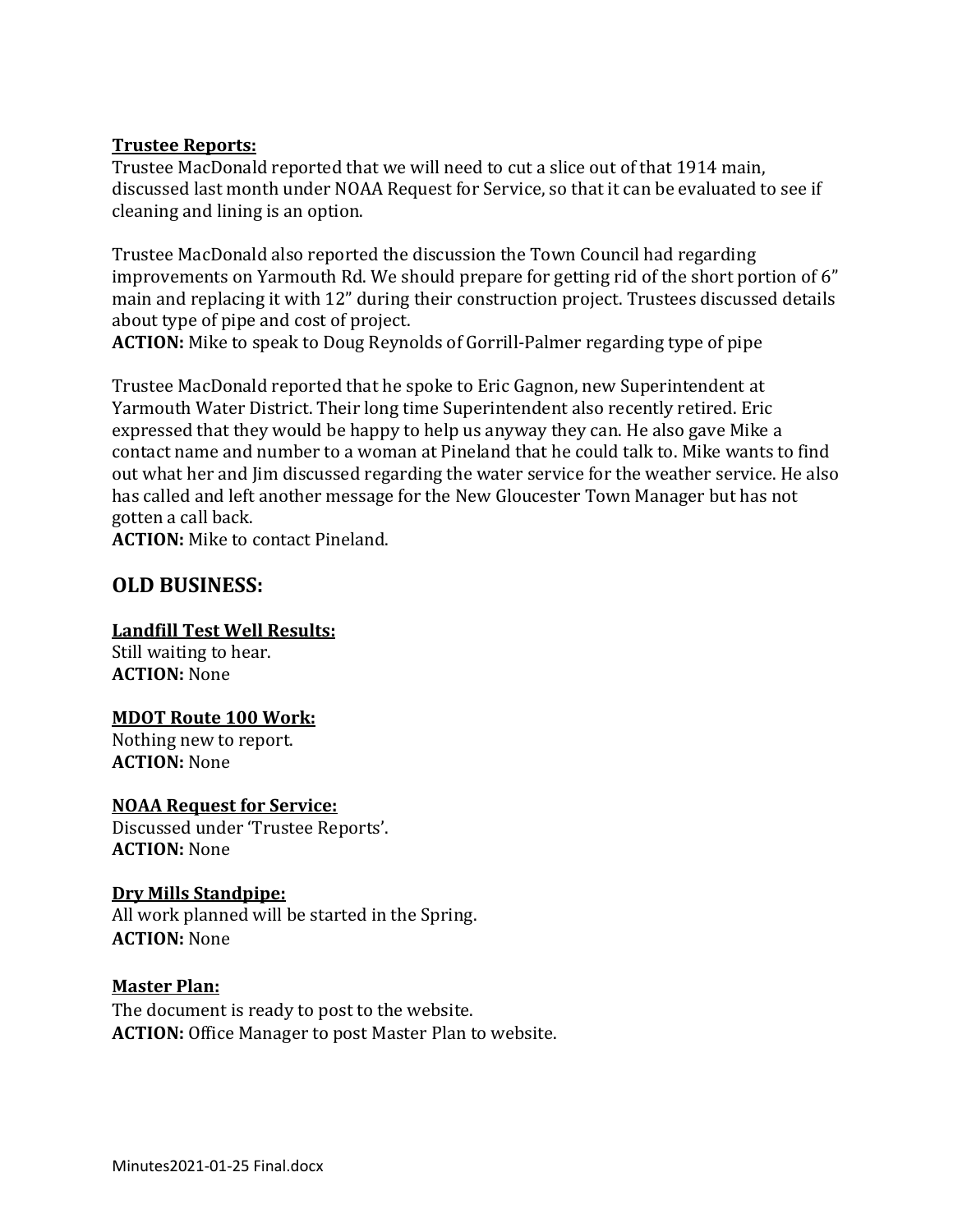## **Bypass Solar Farm:**

Mike returned an email to VHB Engineers regarding test wells located within the area of their project but the woman who had originally sent the email was no longer there. He has not heard back from anyone new.

**ACTION:** None

### **81 Shaker Rd:**

After the gas leak at the office parking lot Trustees discussed that the idea of offering land for ball fields to the Town is not such a good idea. Steve reported that he spoke to Heath Emery and the Emery's say they have never hayed that field. Steve also found out that the Chipman's may not have ever purchased the piece of land their stand is on as we originally thought.

**ACTION:** Bill to find out if Chipman's has purchased their piece or not.

## **NEW BUSINESS:**

## **MDOT Highway Preservation Paving Project Rt 115 Gray**

Discussed under 'Trustee Reports'.

#### **Personnel:**

**Motion/Second** by Berkowitz/MacDonald to go into executive session per MRSA 405 (A) at 7:54 pm. Vote to approve was unanimous. Office Manager was dismissed.

**Motion/Second** by Berkowitz/Dunn to come out of executive session at 9:00 pm. Vote to approve was unanimous.

**Motion/Second** by Berkowitz/Dunn As the Interim Superintendent it was the intent of the full Board to provide Bill with all of the authority and responsibilities which are given to the Superintendent and to have the Interim work with each employee team member to begin the detailed process of updating all of the position descriptions of each employee with the understanding that all personnel report to and keep the Superintendent fully informed of their activities on a consistent basis. Vote to approve was unanimous.

# **OTHER:**

**Next scheduled regular meeting:** February 22, 2021 @ 6:00 PM

**Adjournment: Motion/Second** by Dunn/MacDonald at 9:02 pm. Vote to approve was unanimous.